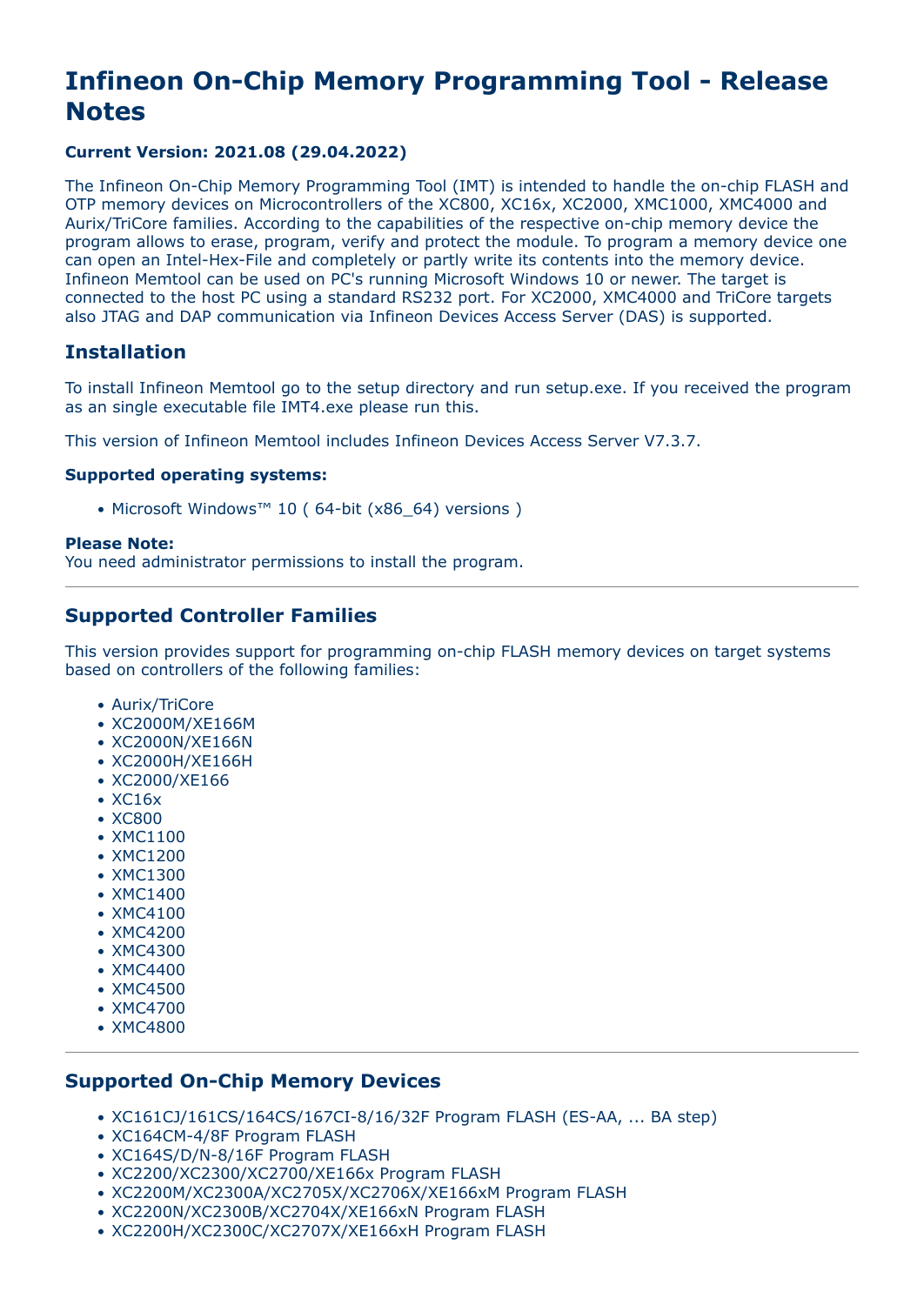- XC2200L/XC2300D/XC2703X/XE166xL Program FLASH
- XC2200U/XC2300S/XC2702X/XE166xU Program FLASH
- XC2200I/XC2300E/XC2708X/XE166xI Program FLASH
- XC866-2/4F Program and Data FLASH
- XC886/888-6/8F Program and Data FLASH
- XC878-9/13/16F Program and Data FLASH (preliminary, no verify available)
- TC1796 Program and Data FLASH
- TC1766/1762/1764 Program and Data FLASH
- TC1161/62/63/64/65/66 Program and Data FLASH
- TC1797/1767 Program and Data FLASH
- TC1197/1167 Program and Data FLASH
- TC1782/1784 Program FLASH and Data FLASH
- TC1724/1728 Program FLASH and Data FLASH
- TC1736 Program and Data FLASH
- TC1387/1367 Program and Data FLASH
- TC1798/TC1793/TC1791 Program and Data FLASH
- XMC1100 Program FLASH
- XMC1200 Program FLASH
- XMC1300 Program FLASH
- XMC1400 Program FLASH
- XMC4100 Program FLASH
- XMC4200 Program FLASH
- XMC4300 Program FLASH
- XMC4400 Program FLASH
- XMC4500 Program FLASH
- XMC4700 Program FLASH
- XMC4800 Program FLASH
- TC2D5 Program and Data FLASH
- TC27x A/B/C/D-Step Program and Data FLASH
- TC26x A/B-Step Program and Data FLASH
- TC29x A/B-Step Program and Data FLASH
- TC23x Program and Data FLASH
- TC22x/TC21x Program and Data FLASH
- TC39x A-Step Program and Data FLASH
- TC38x A-Step Program and Data FLASH
- TC39x B-Step Program and Data FLASH
- TC35x A-Step Program and Data FLASH
- TC37x A-Step Program and Data FLASH
- TC36x A-Step Program and Data FLASH
- TC33x A-Step Program and Data FLASH
- TC3Ex A-Step Program and Data FLASH
- TC49x A-Step Program and Data FLASH

# **Supported external Memory Devices**

Infineon Memtool doesn't support programming external memory devices.

# **Supported Communication Devices / Interfaces**

- Standard PC serial port
- Standard USB to RS232 converters (available as COMx port within Windows)
- Infineon Device Access Server (DAS) using a USB/JTAG interface (wiggler)

# **Revision History**

#### **2021.08 (29.04.2022)**

- Preliminary support for TC49x A-step added.
- DAS server package 7.3.7 included.

#### **2021.05 (22.10.2021)**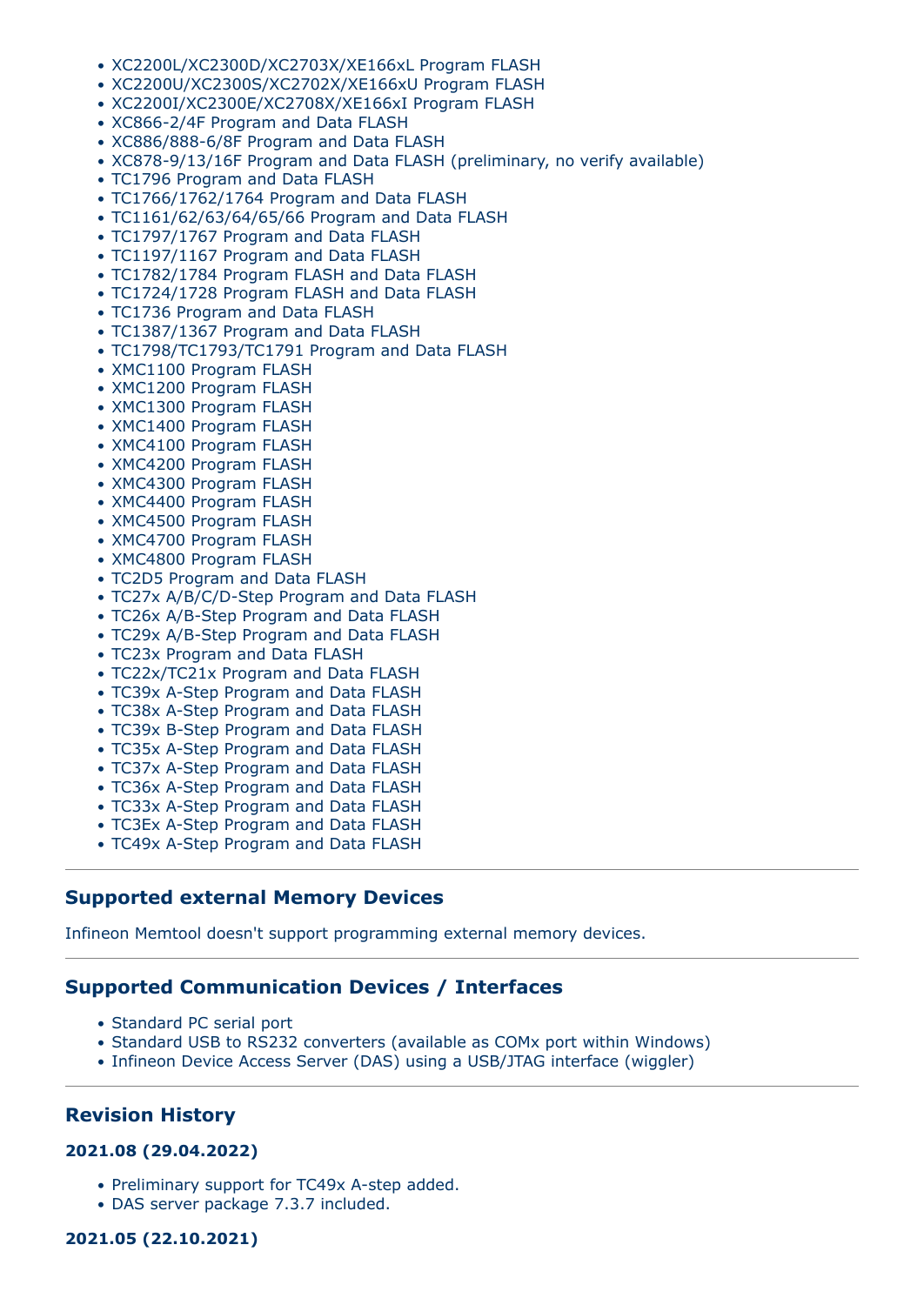• TC3 ASC bootstrap loader support: Connect problem with active SSWWAIT option fixed.

#### **2021.04 (03.09.2021)**

- Infineon Memtool is full 64bit software now. It can't be installed and used on 32bit Windows systems anymore.
- DAS server package 7.3.5 included.

#### **V4.9.3 (27.08.2021)**

- Default cfg files for TC32x and TC33x TriBoards added.
- All TC3 default cfg files: direct UCB programming is enabled by default now.

# **V4.9.2 (26.03.2021)**

- TC3 UCB programming: UCB\_SWAP configuration reworked to support new mapping entries.
- TC3 UCB programming: Allow to enable SOTA mode with unlocked UCB\_SWAP.
- TC3 UCB programming: Programming of UCB\_SWAP\_COPY corrected.
- TC2 UCB programming: UCB\_DFLASH / PROCOND.RAMINSEL handling fixed.
- TC2 UCB programming: Reporting of failed 'disable lock' attempts fixed.
- Default cfg files for XMC4700 RelaxKit added.

## **V4.9.1 (04.12.2020)**

• TC3 UCB programming: Support for UCB\_OTP and UCB\_SWAP added.

## **V4.9.0 (03.07.2020)**

- TC3 UCB programming: Allow boot address in cached PFLASH region.
- TC3 FLASH programming: Connect problem with protected UCB BMHD0 in bootstap loader mode fixed.

#### **V4.8.2 (21.04.2020)**

- XMC1000 BMI programming: Problem with custom BMI mode values fixed.
- Preliminary support for TC3Ex added.

## **V4.8.1 (11.10.2019)**

- XC16x/XC2000 FLASH programming: Broken FLASH protection support fixed.
- TC3xx bootstrap loader configuration files added.

#### **V4.8.0 (27.09.2019)**

- Aurix/2G: Optionally initialize on-chip RAMs required for FLASH programming.
- Fixed problem connecting Aurix2G devices with high ESR0CNT value set.
- DAS setup 7.1.8 included (Win32/Win64)

#### **V4.7.9 (18.04.2019)**

- TC36x A-Step support added (preliminary).
- TC33x A-Step support added (preliminary).

## **V4.7.8 (18.12.2018)**

- DAS setup 7.0.6 included (Win32)
- TC37x A-Step support added (preliminary).
- TC3xx: Prevent unwanted complete erase of UCBs.

#### **V4.7.7 (03.08.2018)**

- DAS setup 7.0.5 included (Win32)
- TC35x A-Step support added (preliminary).

## **V4.7.6 (30.03.2018)**

• TC39x B-Step support added.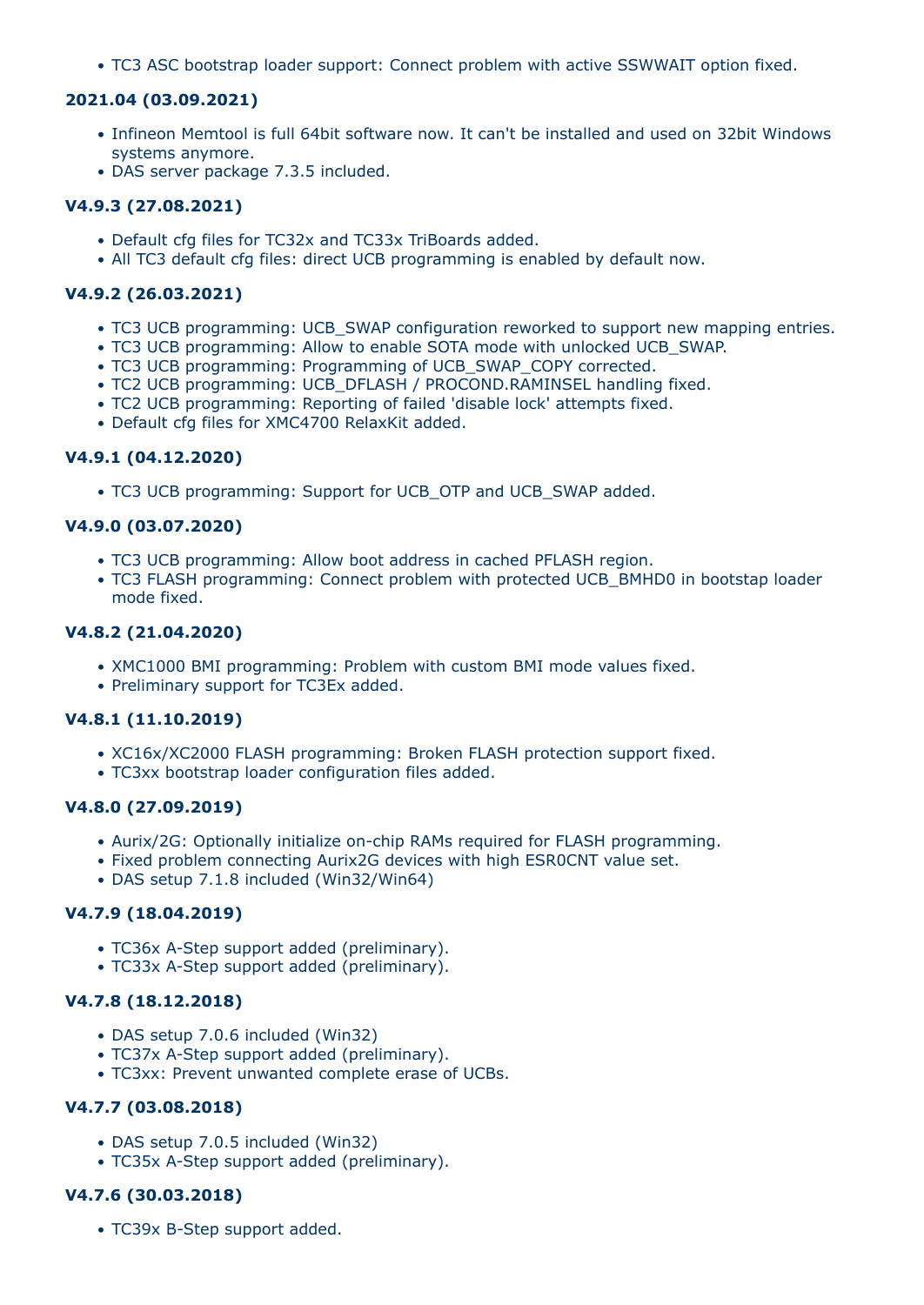# **V4.7.5 (10.11.2017)**

• TC27x support: Function 'Safe BMI header handling' switched off by default.

## **V4.7.4 (20.10.2017)**

- TC27x/TC39x support: Test empty function corrected.
- TC38x A-Step support added.

# **V4.7.3 (11.11.2016)**

- DAS setup 6.0.0 included
- TC39x A-Step support added.

# **V4.7.2 (29.01.2016)**

- XMC4300 series support added
- TC27x support: Allow to open locked debug interface on connect.

## **V4.7.1 (04.12.2015)**

- Dialog-based Aurix UCB programming added
- XMC4100 ASC/BSL problem fixed
- Cfg files for new TC2x7 application kits added

## **V4.7.0 (30.09.2015)**

- DAS setup 5.0.0 included
- XMC4700 series support added
- XMC4800 series support added
- XMC1400 series support added
- XMC1000 / XC2000LE/ULE programming:
	- User interface: Menu / Device / Boot Mode added
	- Program function: Option 'Set boot mode after program' added

## **V4.6.5 (19.01.2015)**

• Fix: Workaround for XMC4xxx/XMC1xxx ASC BSL connection via OnBoard VCOM and latest firmware.

## **V4.6.4 (10.12.2014)**

- DAS setup 4.6.0 included
- Aurix FLASH programming: Display of DFLASH protection status corrected.
- TriCore TC17x7/x8 FLASH protection: Handling of PROCON0.DFEXPRO corrected.

## **V4.6.3 (19.09.2014)**

- Aurix UCB programming: Memory device 'UCBs' introduced for simplified initial programming of UCBs.
- TC22x/TC21x support added

## **V4.6.2 (05.08.2014)**

- Aurix UCB programming: UCB\_OTP and UCB\_DBG support added.
- Aurix UCB programming: New functions 'Read UCB and save to hex file' and 'Load hex file and write to UCB' added.
- Make connect method to XMC1000 via UDAS more stable.

# **V4.6.1 (01.07.2014)**

- DAS setup 4.5.0 included
- TC26x B-Step / TC29x B-Step support added
- Aurix FLASH programming: Handle all 8KB DFLASH sectors separately now.

## **V4.6.0 (30.05.2014)**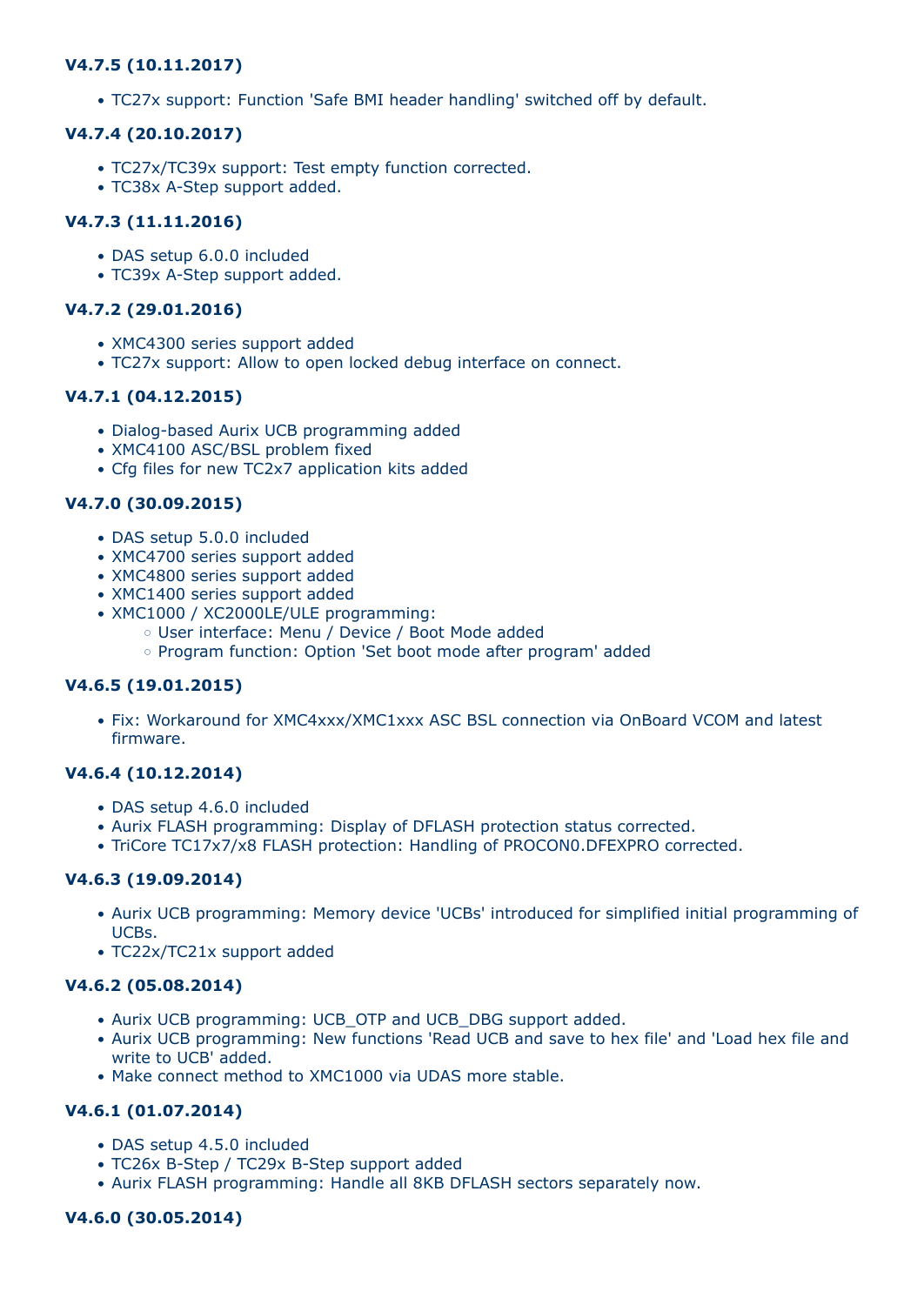• Aurix UCB programming added

#### **V4.5.11 (10.02.2014)**

- DAS setup 4.4.2 included
- TC27x C-Step support added
- TC23x support added

#### **V4.5.10 (27.08.2013)**

- TC29x support added
- XMC4000 protection support added

## **V4.5.9 (10.07.2013)**

- XMC1000 Boot Kit \*.cfg files added
- XMC4500 Relax Kit \*.cfg files added
- Workaround for TC27x ED B-Step/TC26x ED bootstrap loader problem added.

## **V4.5.8 (16.05.2013)**

• TC27x B-Step bootstrap loader support added

## **V4.5.7 (14.03.2013)**

- DAS setup 4.3.0 included
- TC27x B-Step support added (DAS only)

## **V4.5.6 (11.02.2013)**

• DAS setup 4.2.1 included

## **V4.5.5 (10.01.2013)**

- XMC1100 series support added
- XMC1200 series support added
- XMC1300 series support added
- XMC4500/4400/4200: Support for ASC bootstrap loader added.
- XMC1100/1200/1300: Support for ASC bootstrap loader added.
- XMC1100/1200/1300: Support for ASC bootstrap loader via DAP miniWiggler added.
- TC275 A-Step: BMI header CRC check added.

## **V4.5.4 (23.10.2012)**

• TC275 A-Step: Support for ASC bootstrap loader K-Line mode corrected.

## **V4.5.3 (14.09.2012)**

• TC275 A-Step: Use 'Safe BMI Header Handling' in bootstrap loader mode by default.

## **V4.5.2 (10.08.2012)**

- XMC4400 series support added
- XMC4200 series support added
- Bugfix: TC1798/93/91 FLASH read protection support corrected.
- Always show 'Please reset target' message after successful protection operation.

## **V4.5.1 (03.07.2012)**

• TC275 A-Step support: Problem with BMI header handling corrected.

## **V4.5.0 (01.06.2012)**

• TC275 A-Step support added

## **V4.4.1 (16.04.2012)**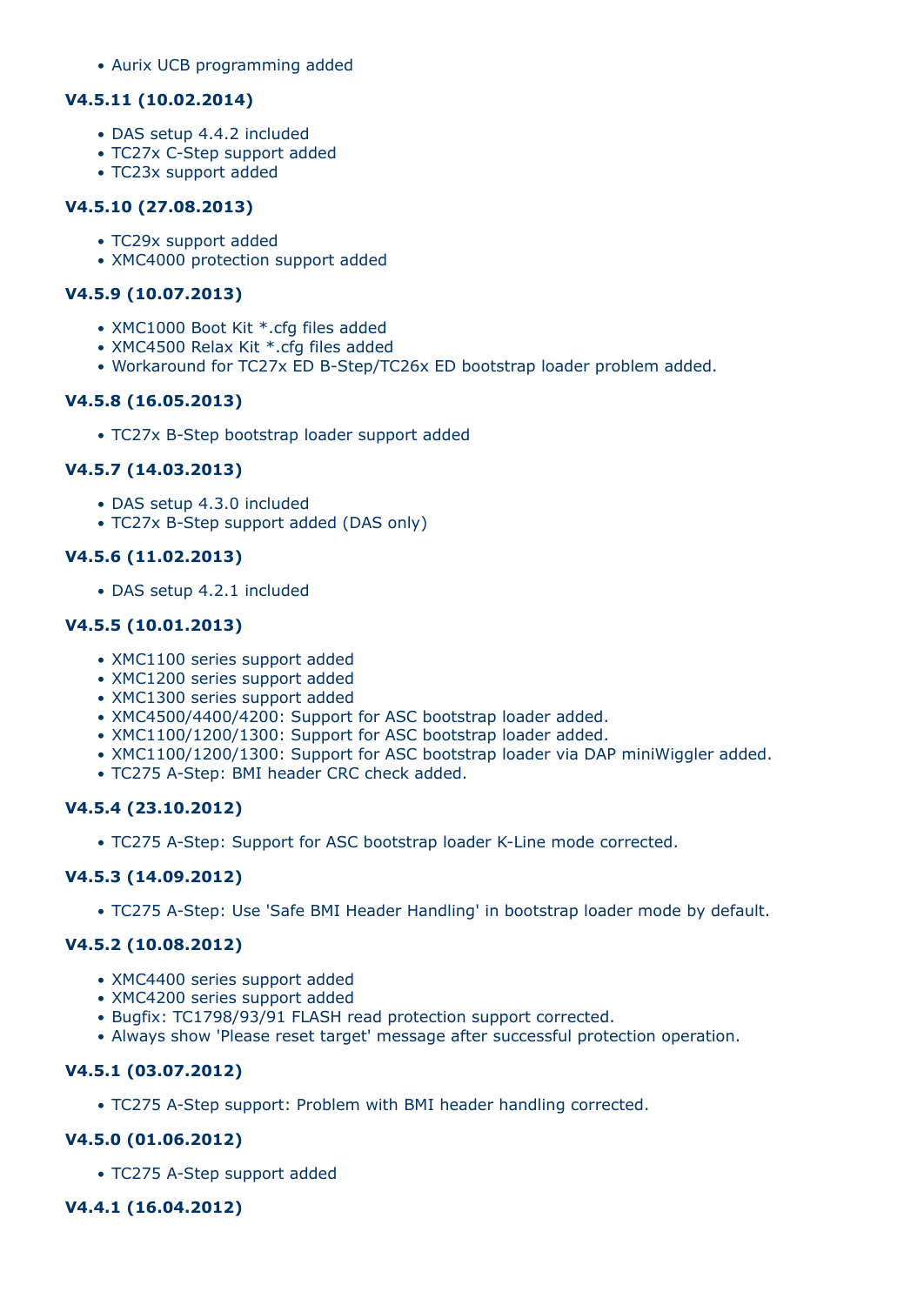- DAS setup 4.0.5 included
- TC2D5 support added

#### **V4.4.0 (25.11.2011)**

• XMC4000 support added

#### **V4.3.5 (08.11.2011)**

- Bugfix: XC2000 FLASH Protection installation problem fixed.
- Bugfix: Time stamp generation difference between file and window fixed.

## **V4.3.4 (25.07.2011)**

- DAS setup 3.3.1 included
- Bugfix: TC1782 ASC/BSL problem corrected
- TC1724/28 support added

## **V4.3.3 (11.02.2011)**

- DAS setup 3.3.0 included
- Workaround for XC2000ULE FLASH programming problem added

## **V4.3.2 (16.12.2010)**

- Bugfix for XC2000LE/ULE UART-over-SPD bootstrap loader mode
- New XC2000H types added

# **V4.3.1 (22.11.2010)**

- DAS setup 3.2.3 included
- XC2000LE/ULE: Support for bootstrap loader communication via DAS server added (UARTover-SPD mode)
- XC2000I support added

## **V4.3.0 (09.09.2010)**

- DAS setup 3.0.0 included
- TC1791/93 support added
- XC2000LE/ULE support added

## **V4.2.2 (11.03.2010)**

- TC1736 Easykit support added
- DAS setup 2.9.2 included

## **V4.2.1 (18.09.2009)**

- XC2000: FLASH protection handling corrected
- DAS setup 2.9.0 included (DAP wiggler support)
- TC1782/83 support added

## **V4.2.0 (01.07.2009)**

- Automatic COM port detection for Infineon Starterkit and Easykit boards
- TC1797/67 on-chip FLASH protection support added
- XC2000/XC2000M FLASH programming: Changed to handle 4KB physical sectors instead of logical sectors.
- XC2000N/XE166xN support added
- XC2000H/XE166FH support added

# **V4.1.5 (10.02.2009)**

- TC1167/97 support added
- DAS setup V2.7.1 included with IMT4 setup

## **V4.1.4 (16.07.2008)**